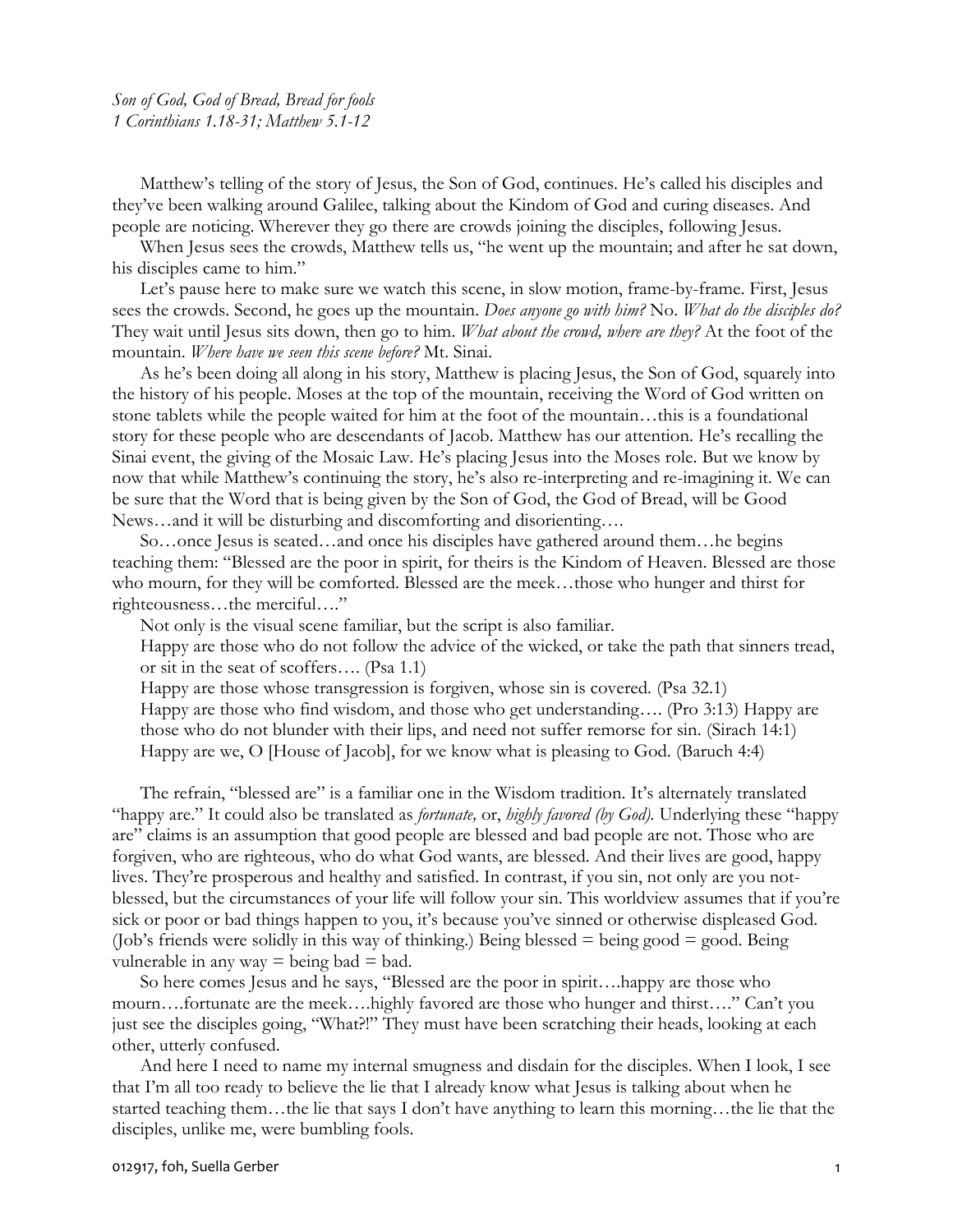Now that the lie is exposed, I'm ready to actually listen, this time ready to learn, ready for Jesus to teach me.

"Blessed are the poor in spirit, for theirs *is* the kindom of heaven. Blessed are those who mourn, for they *will be* comforted." In each of these beatitudes, Jesus uses the same formula, beginning with *blessed are*. Being *blessed* is an adjective; he's describing what *already is* for people who never expect blessing*.* He follows the repeating description with an outcome. The outcome of the first and last beatitudes is the kindom of heaven. The outcome of the beatitudes in the middle are a response, or a healing that correlates to the condition—*the mourners* will be *comforted.*

But there's something else to learn. In beatitudes 1 and 8, the outcome is already given, *for theirs is the kindom of heaven*. It's present tense. Jesus is describing another condition that already is. And with just these few sentences, Jesus' teaching is turning the world upside down and into utter chaos! The kindom of heaven *already is*. And it's here, now. And it belongs to the poor in spirit, the powerless, the vulnerable. In declaring that the all these vulnerable people in these lowly and bad circumstances and conditions are already blessed, Jesus is seriously challenging the cause-effect assumptions about how the world works! If sin doesn't cause misfortune, then what does? If misfortune isn't a sign of God's absence, then what does it mean? This teaching disrupts the common understanding found in both the Mosaic Law and the Wisdom tradition. Not to mention the teaching of white, middle-class, Westerners. Jesus' teaching requires repentance, conversion…a complete transformation of our understandings of how the world works. And a conversion in our understanding of how God works.

"Theirs *is* the kindom of heaven." We tend to think of heaven as a place beyond this place…it's up there, in space…and it's out there, in time. "We'll experience heaven after we die…but for now we have earth to deal with." That's my default thinking. But listening to Jesus, he asserts, "theirs *is* the kindom of heaven." He's not saying, "theirs *will be* the kindom of heaven." "Theirs *is* the kindom of heaven."

Here we have Matthew's incarnational theology. The kindom of heaven is God's space, God's realm. God's kindom isn't up there or out there; it's here. The kindom of heaven is now, on earth. Which means that God is here, now, on earth. And not only is God here, but God's blessings are here, God's favor is already here. This is *not* how the Mosaic Law has been interpreted or understood. Nor is it the teaching of the Wisdom tradition. And when I stop and look, it isn't my understanding or interpretation of God and life either.

The kindom of heaven is not what we've imagined or assumed it is. Even though we've had 2,000 years of hearing this teaching, we should be scratching our heads, just as confounded as the disciples were. With powerful simplicity this teaching challenges human judgments and strategies whether those have been shaped by the Mosaic Law or the Wisdom tradition or by white, Western, Christian tradition and culture.

This was Paul's message. In the passage from 1 Corinthians, he asserts the foolishness of the cross. And if we missed it the first time, he repeats it nine more times! The cross is foolish. By all understandings of the Mosaic and Wisdom traditions, the kindom of heaven is foolish. Jesus' teaching, which includes the cross, doesn't follow our assumptions about how the world works.

If the Hebrew tradition relied on the Mosaic Law and on signs, and the Greek tradition relied on the Wisdom teachings, what does our tradition rely on? I'm not sure, but I've been pondering and speculating. We who are white and part of dominant culture have been shaped by colonialism and capitalism and white supremacy and technology (and on and on). I wonder if one of our underlying assumptions is that life is a problem to be fixed…and if we're smart enough we can make the right plan to fix the problem. We can conquer life…just like we've been conquering lands and peoples.

In the beatitudes, we hear Jesus teaching that there isn't a problem. However people are, whatever their condition, whatever the condition of their lives, God is already here, God's blessing is already here, God's kindom is already theirs.